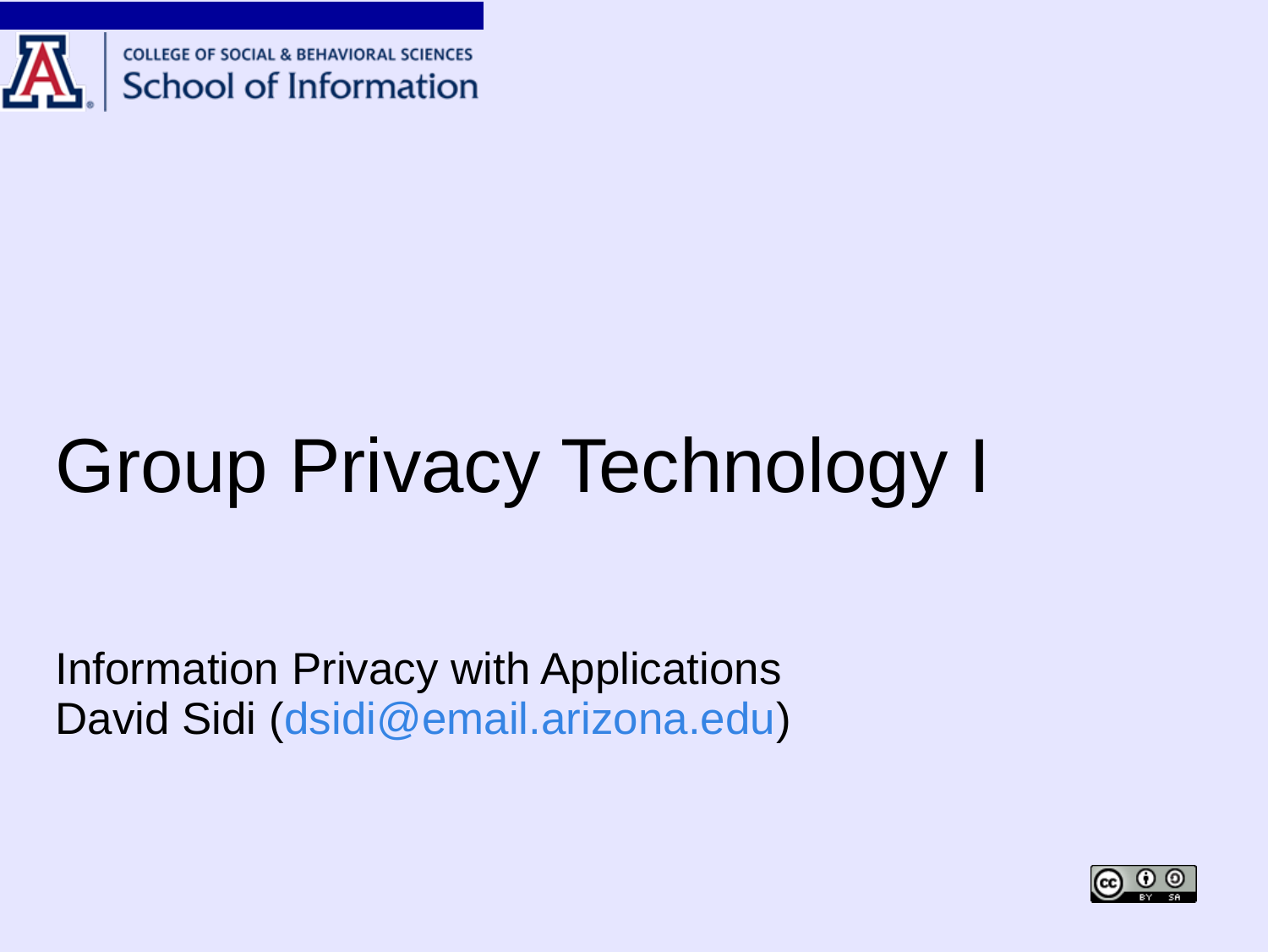# Administration

- Assignment I, part II due next time
- Let's review part I on the server
	- find
	- extra credit question: plumbing find with fd's 1,2, and 3
	- absolute paths, and why they matter
	- permissions
	- what is in the SECRET file?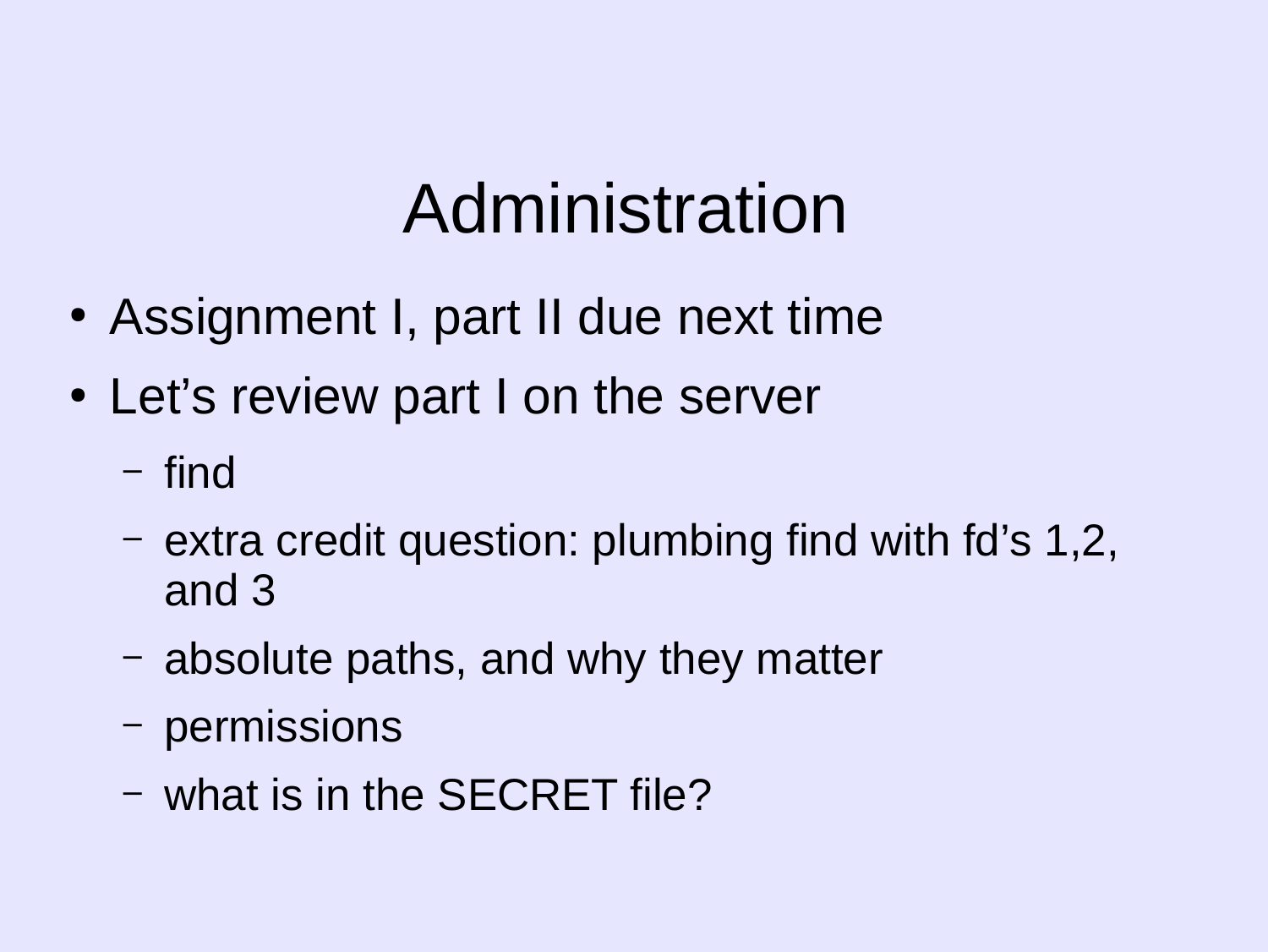## Privacy technologies as reducing the perimeter of trust

"one may argue that, at the end of the day, the main benefit of the use of privacy-enhancing technologies is to reduce the perimeter of trust." 396

● **Question: What kind of trust does he mean?**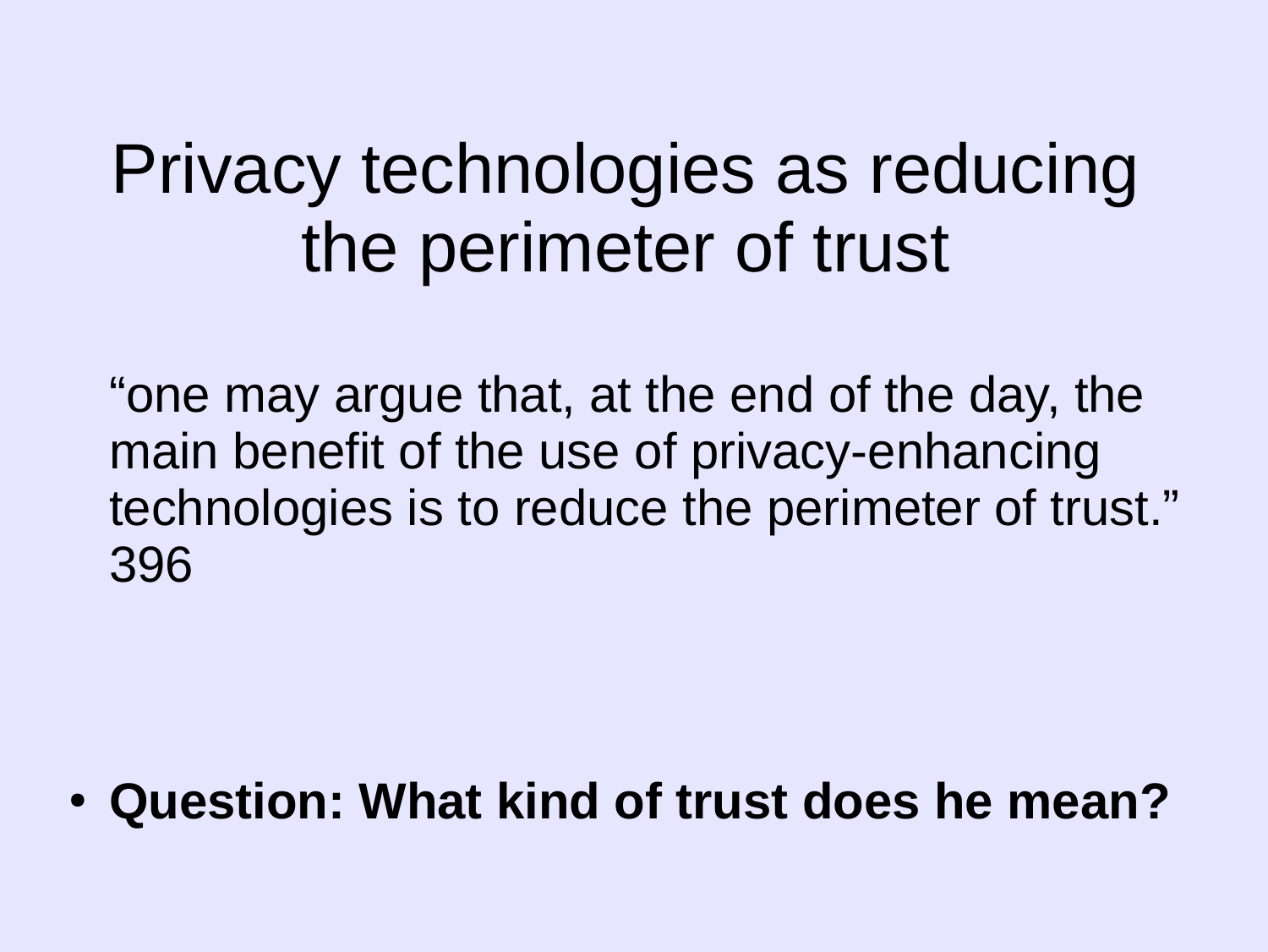"we focus on one key aspect of these technologies, namely, the kind of trust they can provide" (396)

- "Trust" here is ersatz, from security, making up for a deficit in social trust
- Here technologies "providing trust" means: making trust moot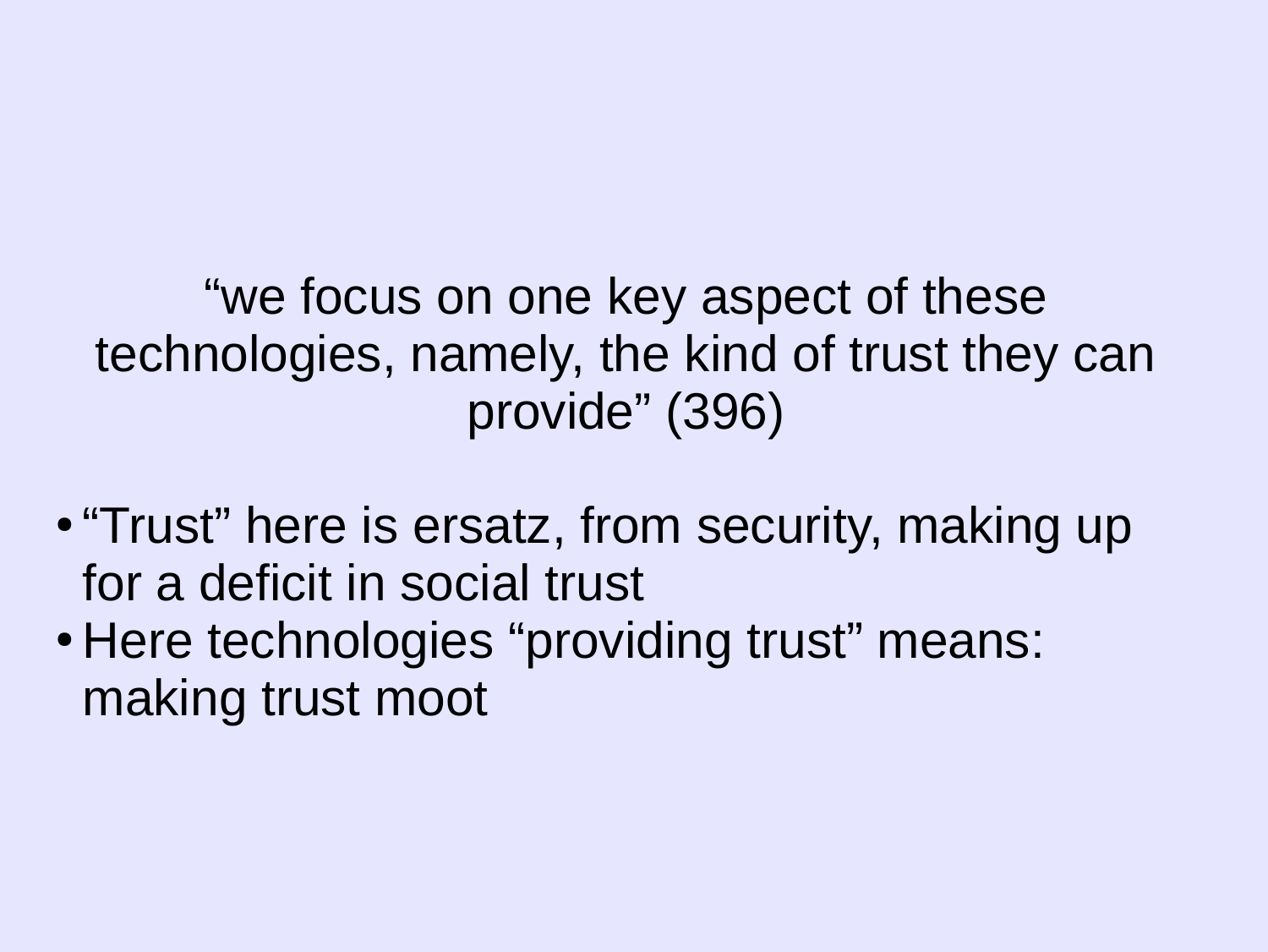

credit: Joanna Rutkowska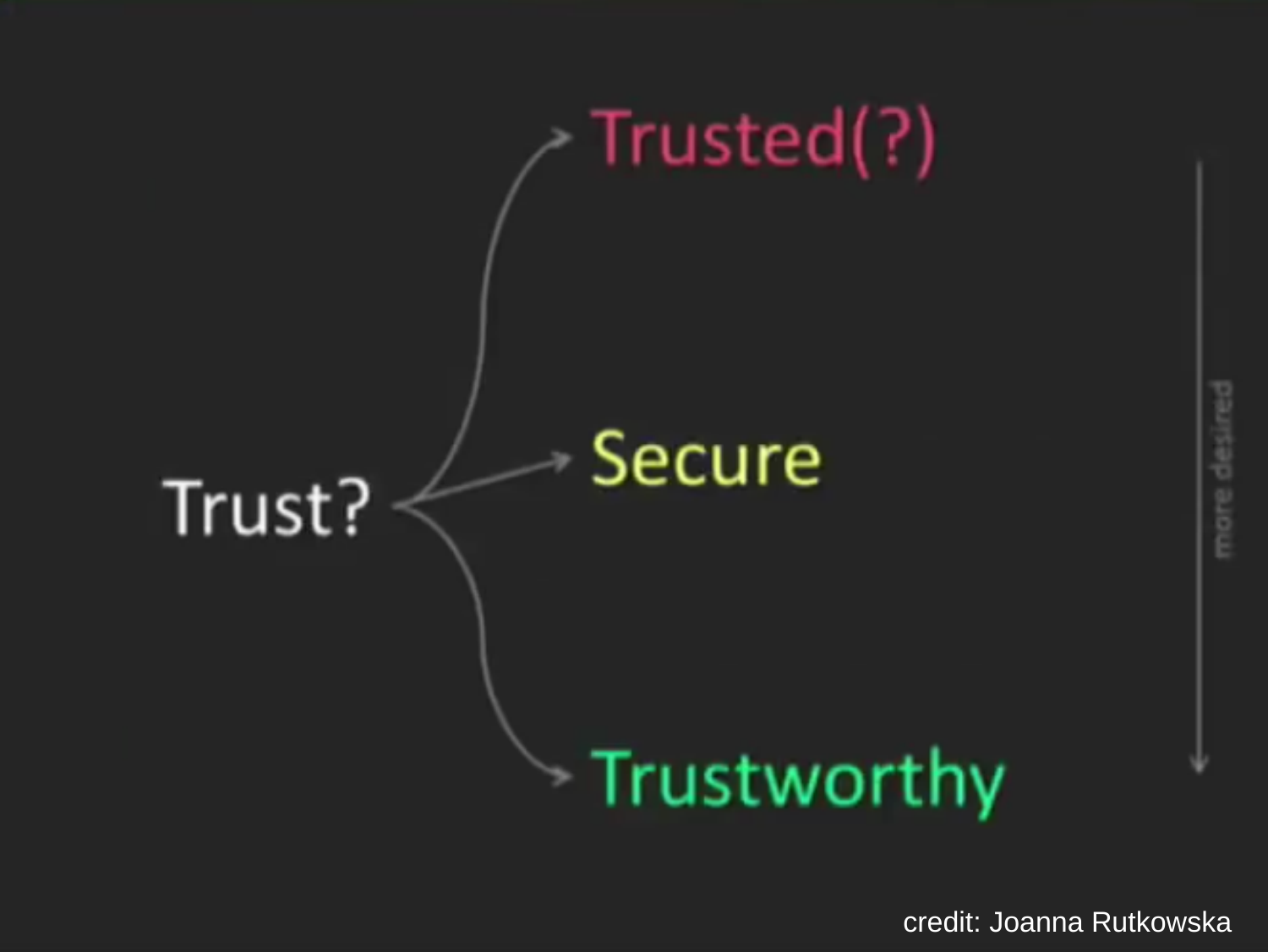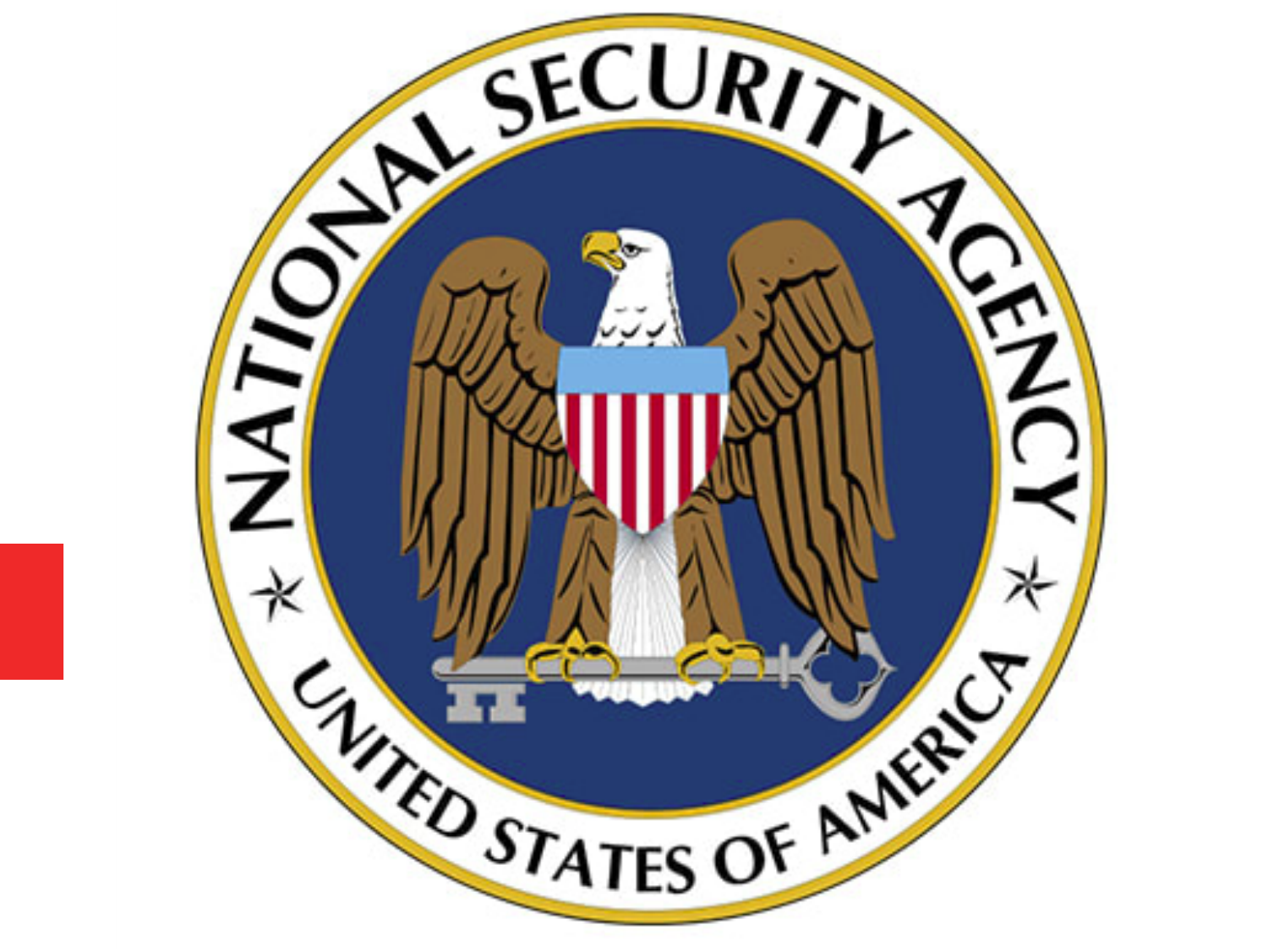# Definitions of trust

- an assumption in a model of a system which, if false, breaks the security policy for the system (NSA definition)
- a system "whose integrity cannot be assured by external observation of its behaviour whilst in operation" (Ross Anderson, attributed as "a UK military view")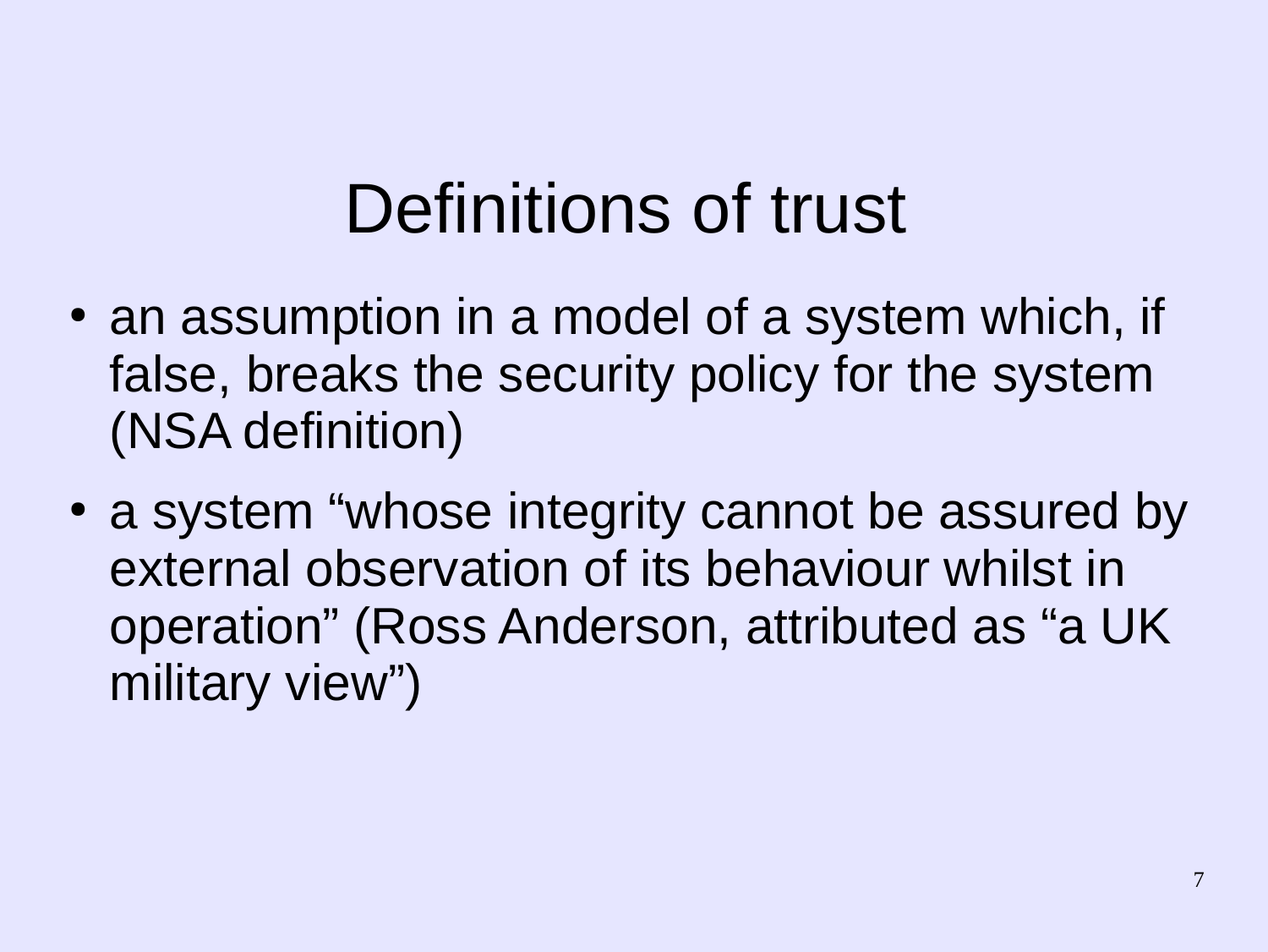# Privacy and Harm

- One view: Information privacy is best understood by thinking about characteristic privacy harms
- Privacy technologists who subscribe to this view aim to design and implement technologies to reduce these harms, or the threat of them (we'll see how to model threats next time)
- This brings privacy research closer to security research
- See: Danezis, Solove, many more

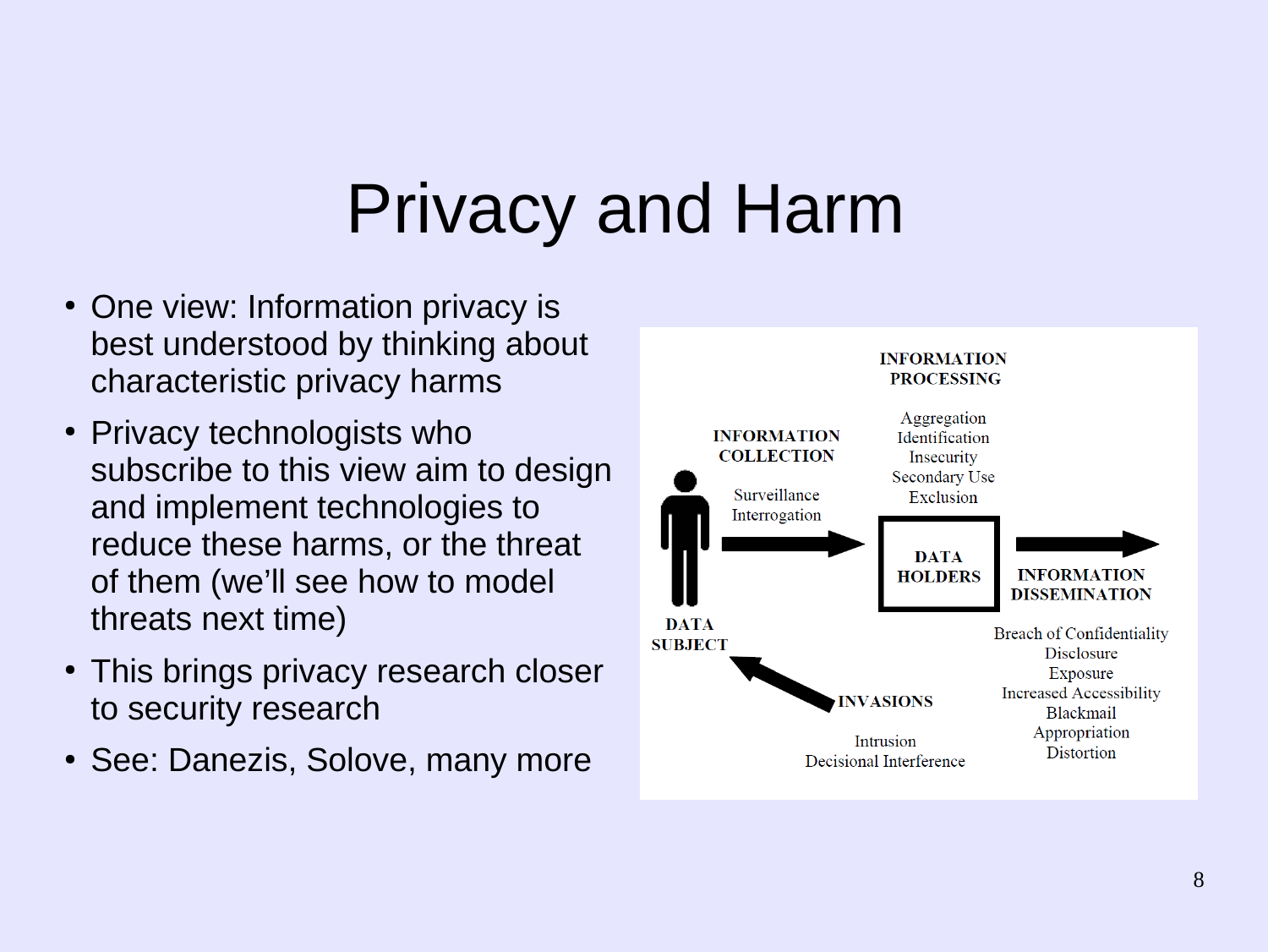# Example harms to privacy

- A newspaper reports the name of a rape victim.
- An abusive spouse installs an app to surveil his wife
- A state government intercepts communications between a journalist and a source
- Cameras arranged in a city downtown are able to identify and track the movements of everyone who passes, and store the information indefinitely
- Reporters gain entry to a person's home and secretly photograph and record the person without that person's knowledge.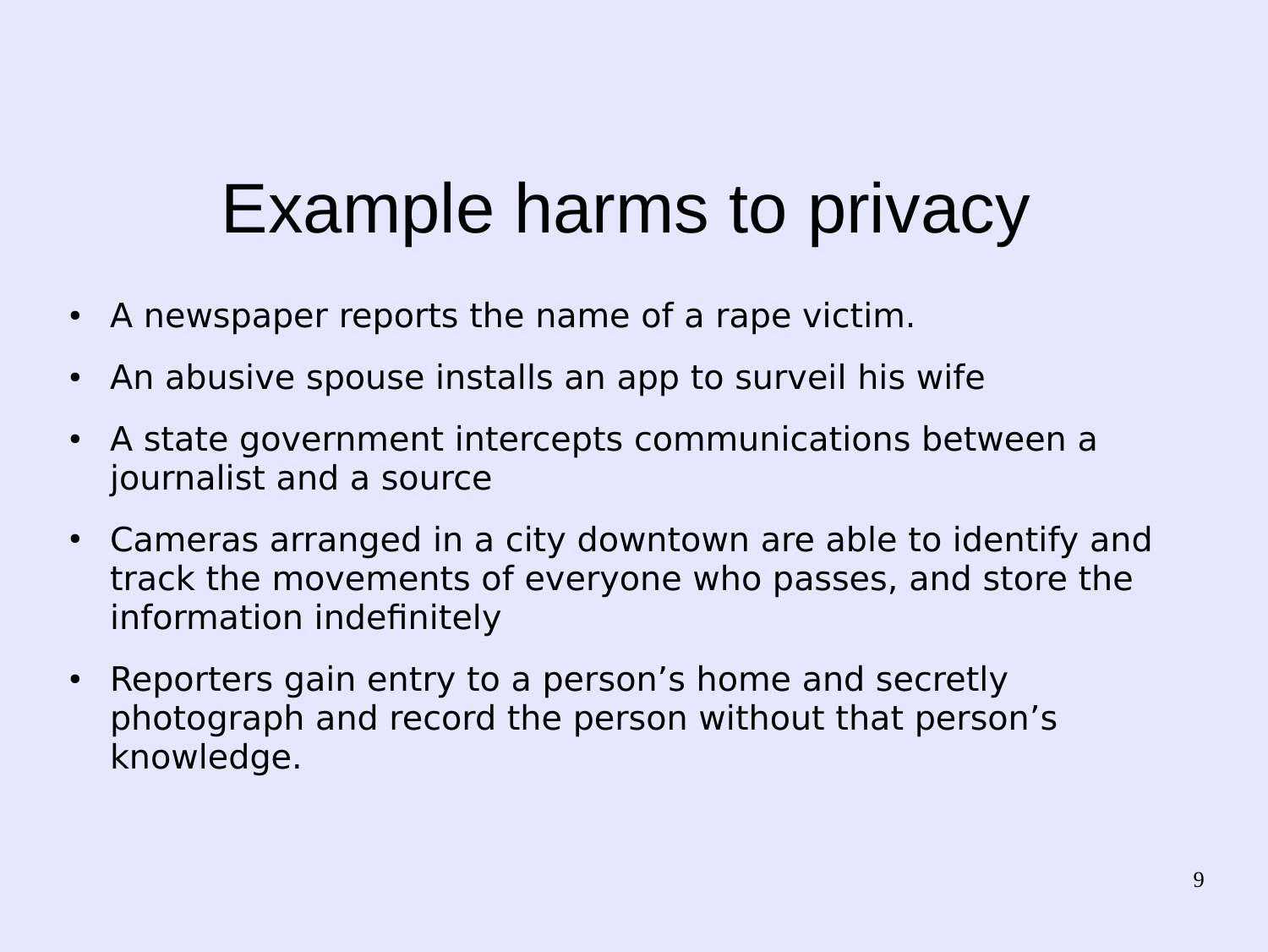- A company markets a list of five million elderly incontinent women
- A company links publicly available records with aggregated private records to reveal sensitive medical information
- A company suffers a breach and leaks millions of social security numbers linked to names, addresses and more information
- Despite promising not to sell its members' personal information to others, a company does so anyway
- A government collects all internet traffic originating or passing through its country, promising not to analyze it unless there is a need at a later date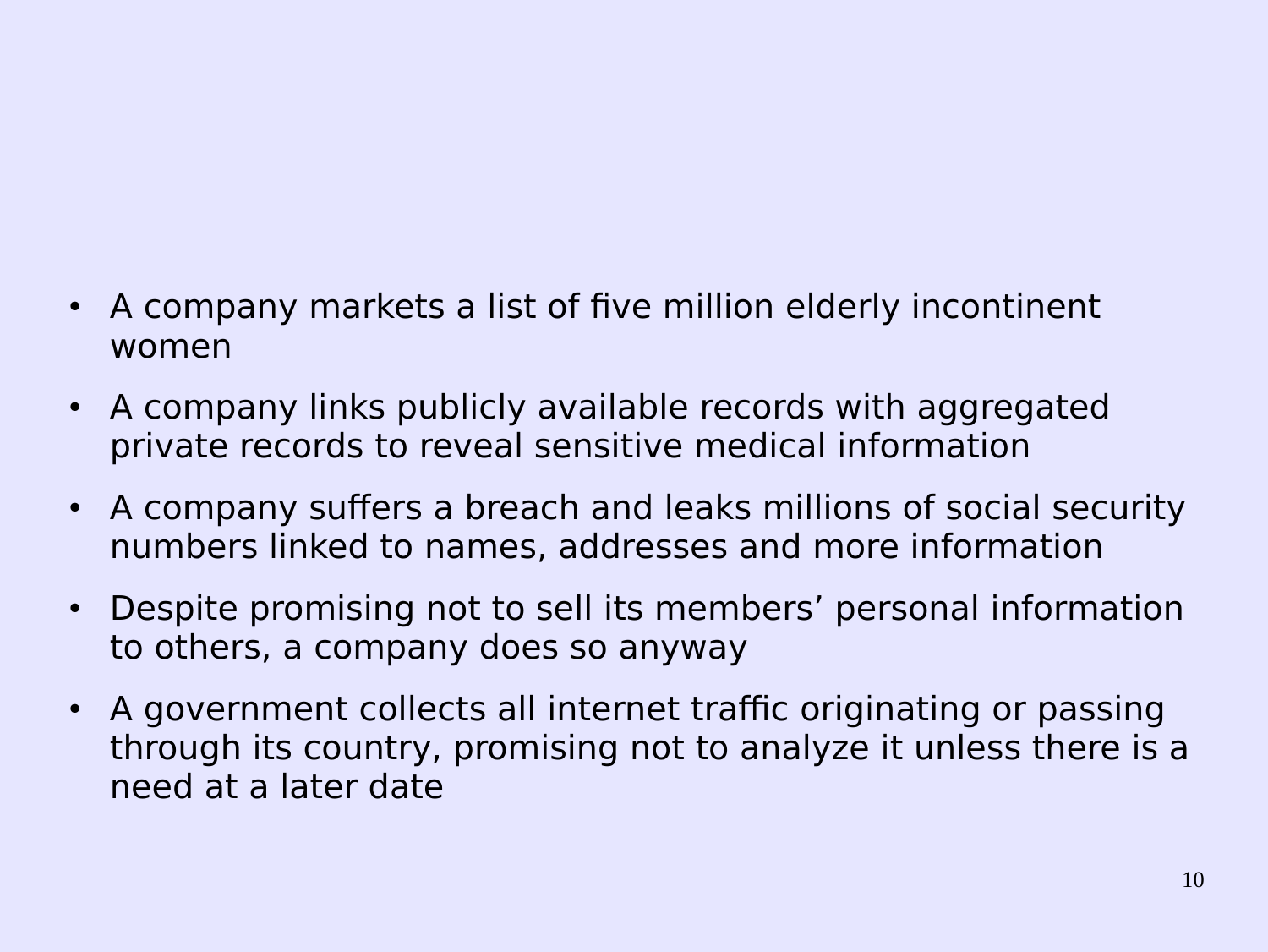# Example PETs from the reading

- Confidential communications systems: PGP, OTR, Briar, TLS
- Access systems: Idemix
- Anonymous communications systems: Tor, I2P, proxies, remailers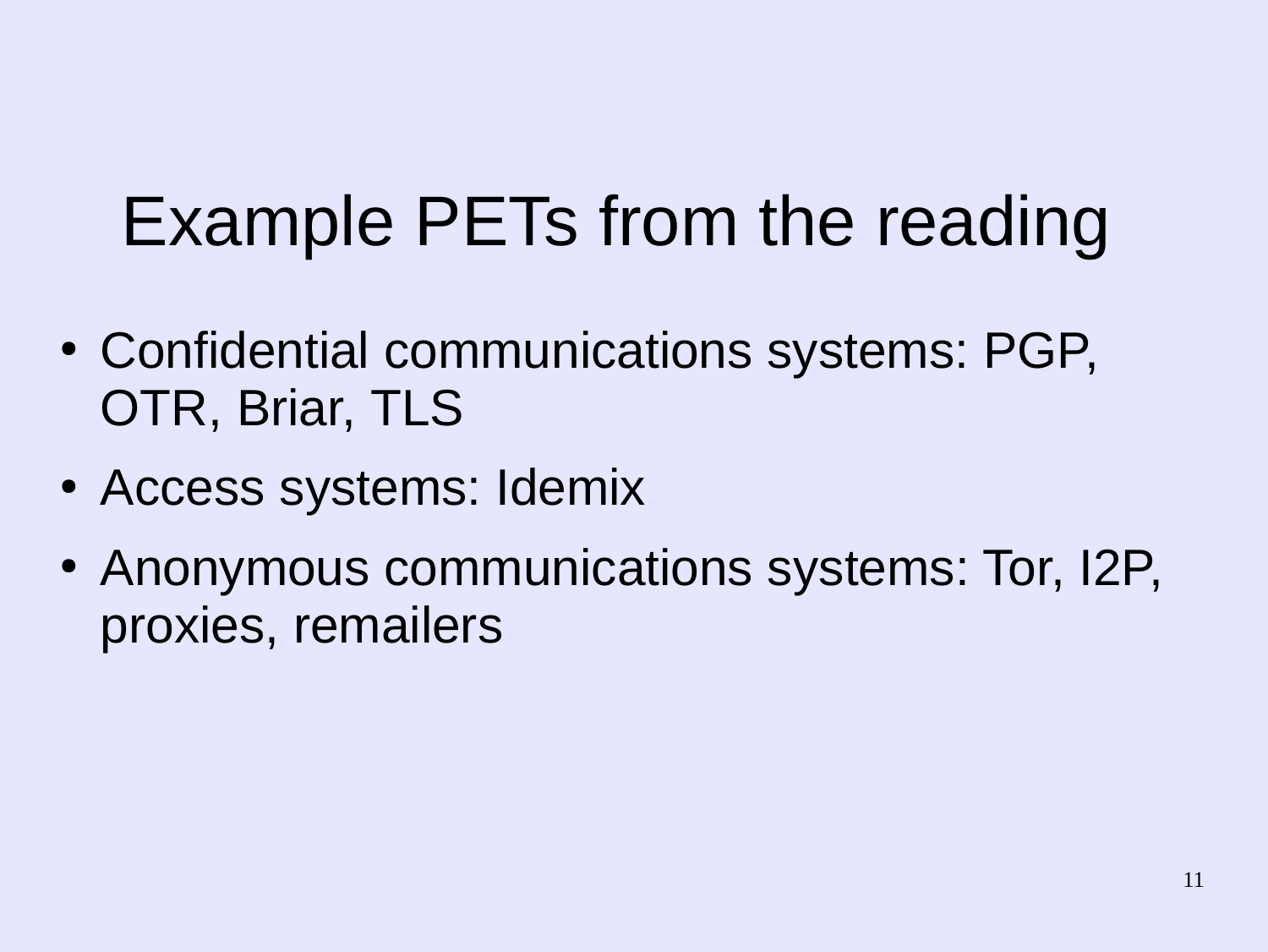# Privacy and Benefit

- An alternative to focusing on harms
- Friedman: there are benefits to be had by working to achieve privacy without minimizing trust; trust can be valuable
	- video (@ 20:03)
- "What happens if we try to construct a society---institutions, organizations, workplaces, schools, families---that primarily use security as a mechanism to protect privacy?"
- **Question:** what are some examples of private environments without security?
- (Also: you're stuck with trust in the use of privacy technology, as we'll see next time in more detail)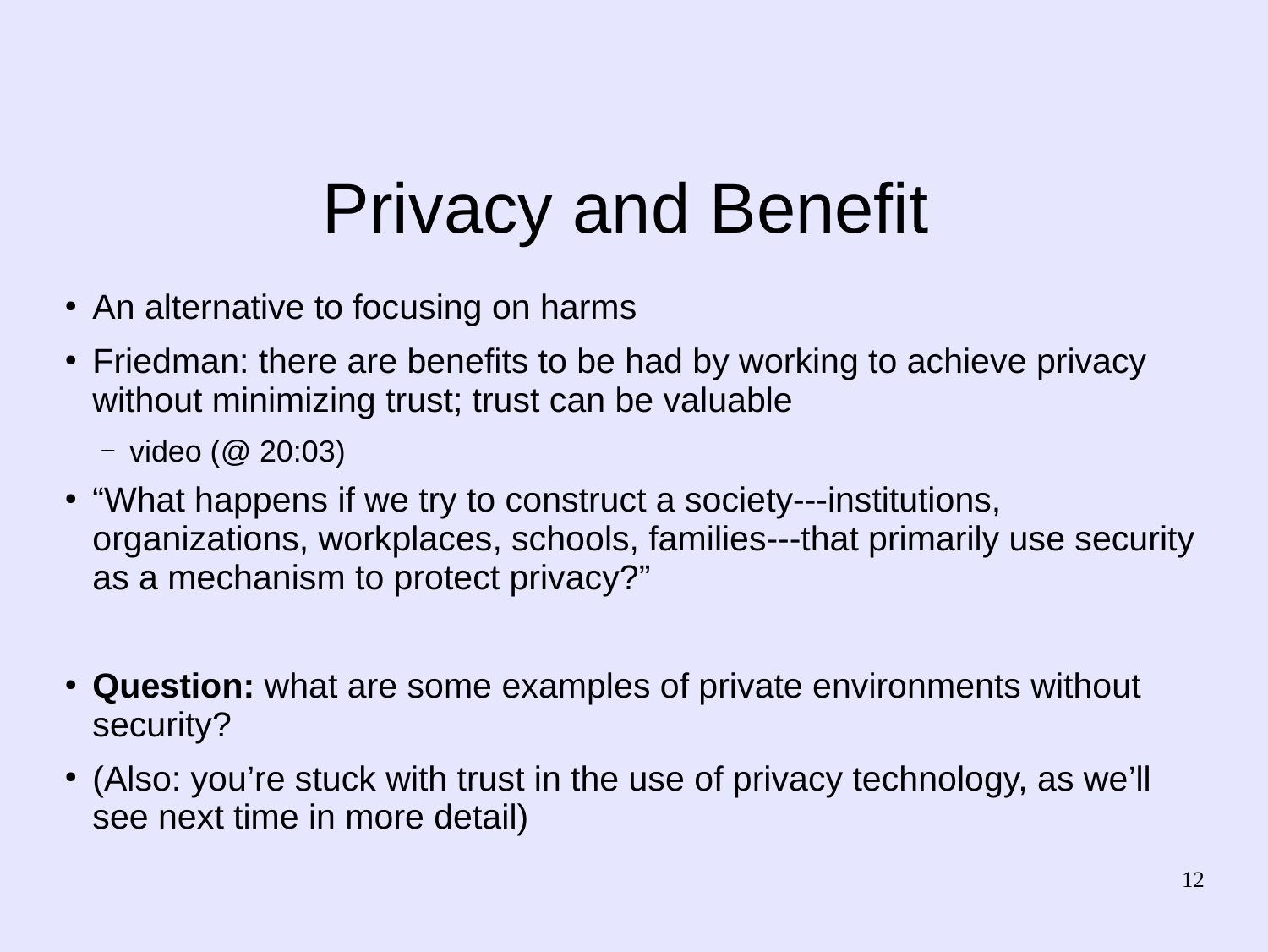# A division in the reading

- Minimization of disclosure of personal data
- Enforcement of rights when personal data is disclosed
- each has distinctive trade-offs and design challenges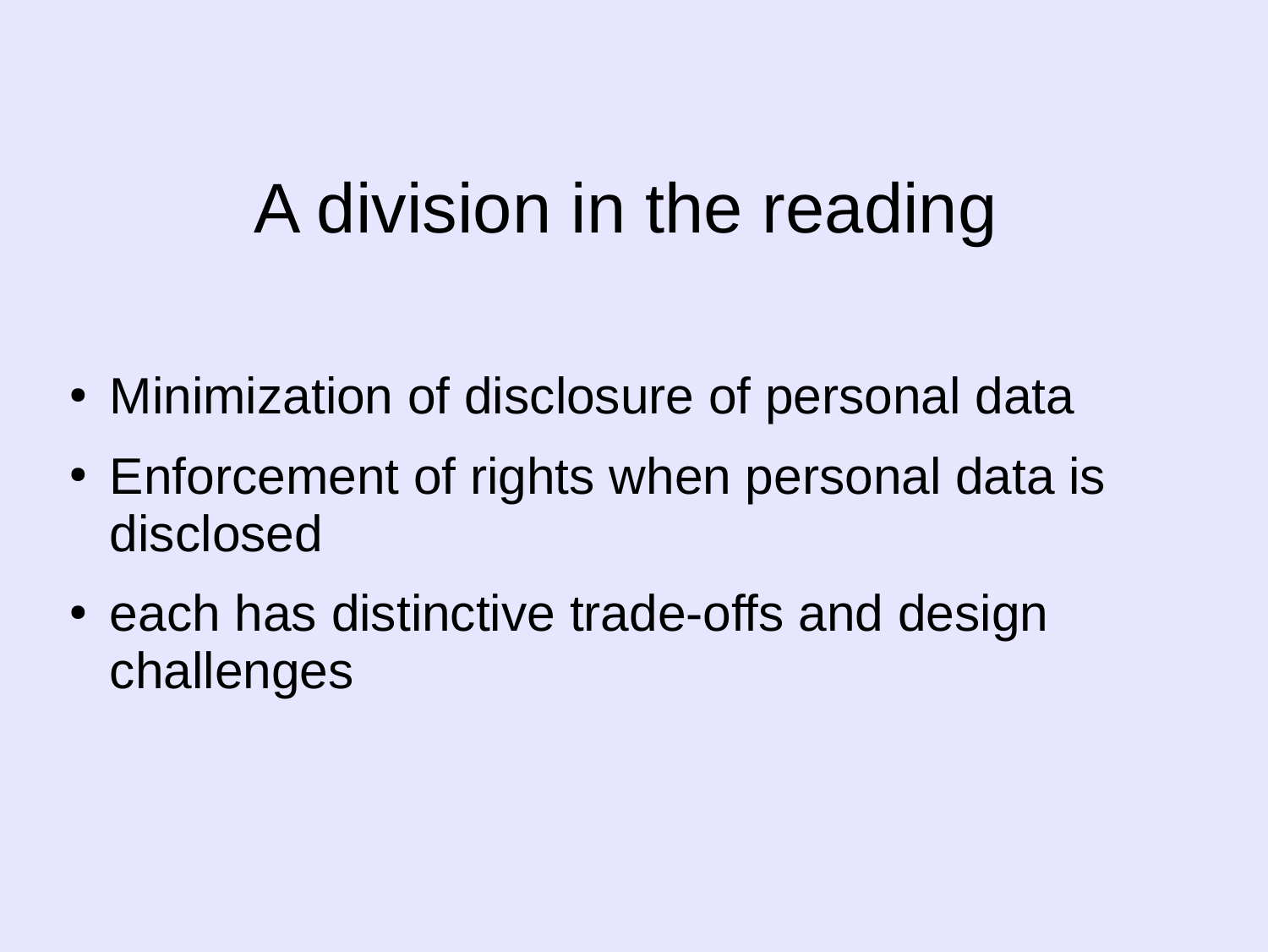# Minimization is hard, since data is useful

- Data is not just good for the individual; it's good for society---you can't just restrict its use without cost
	- "Tragedy of the Data Commons"
- Question: How do the costs depend on the details of technology? Consider selective disclosure credentials from the readings. How might what they make possible affect an argument about "inevitable costs" requiring giving up identity information?